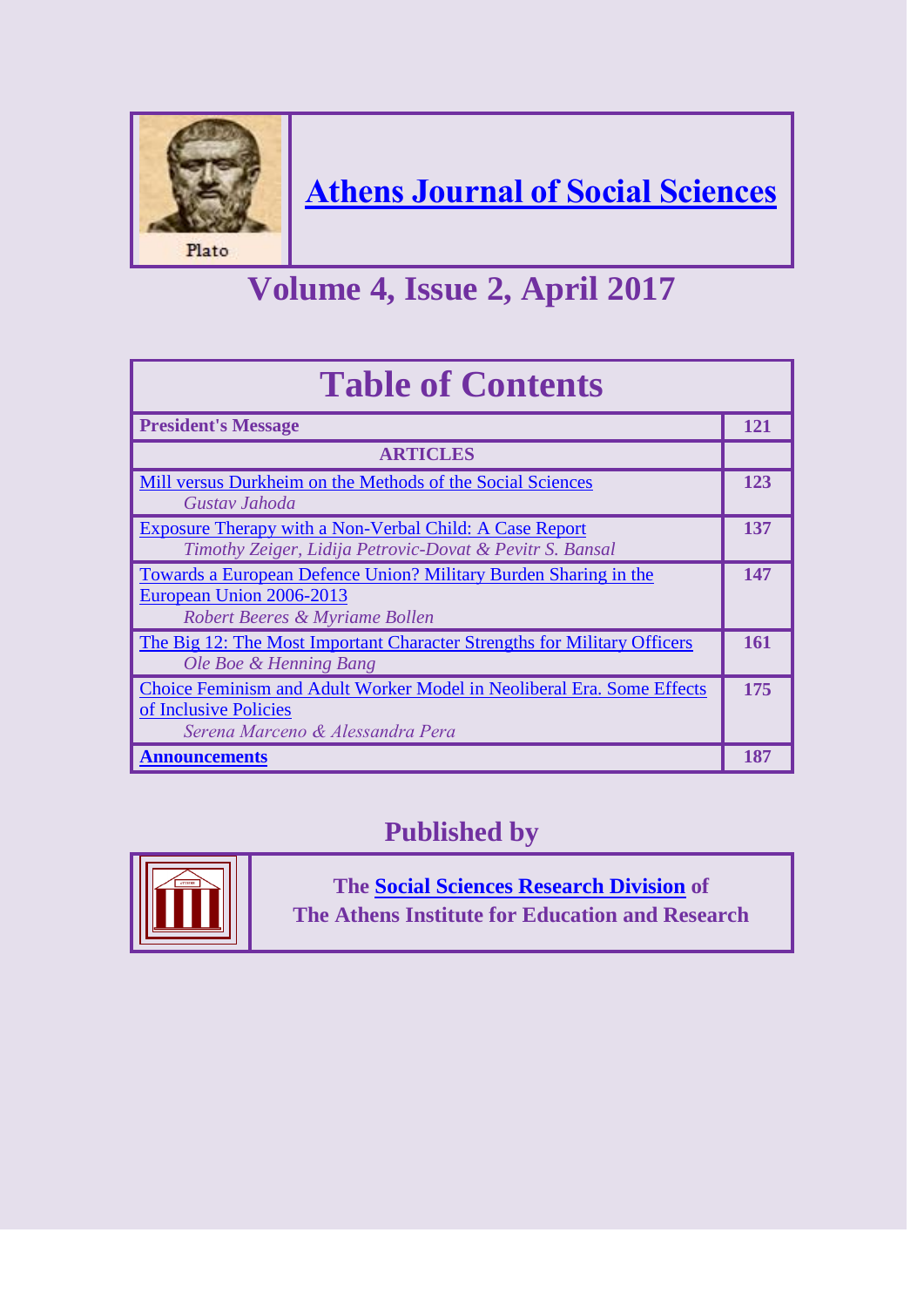[Athens Journal of Social Sciences:](http://www.athensjournals.gr/athens-journal-of-social-sciences) A Journal of The [Social Sciences Research Division](http://www.atiner.gr/SSRD.htm) of The Athens Institute for Education and Research: ISSN NUMBER: 2241-7737 DOI: 10.30958/ajss

#### **Editor of this Journal**

Dr. Yannis Stivachtis, Director, [Social Sciences Research Division,](http://www.atiner.gr/SSRD.htm) Athens Institute for Education and Research (ATINER) & Director, International Studies Program Virginia Tech-Virginia Polytechnic Institute & State University, USA.

#### **[Editorial and Reviewers' Board of this Journal](http://www.athensjournals.gr/athens-journal-of-social-sciences/editorial-and-reviewers-board-of-the-social-sciences-journal)**

#### **Managing Editor**

Ms. Afrodete Papanikou **Offices** Athens Institute for Education and Research 8 Valaoritou Street, 10671 Athens, Greece Phone: + 30 210 3634210 Fax + 30 210 3634209 Email: [info@atiner.gr](mailto:info@atiner.gr)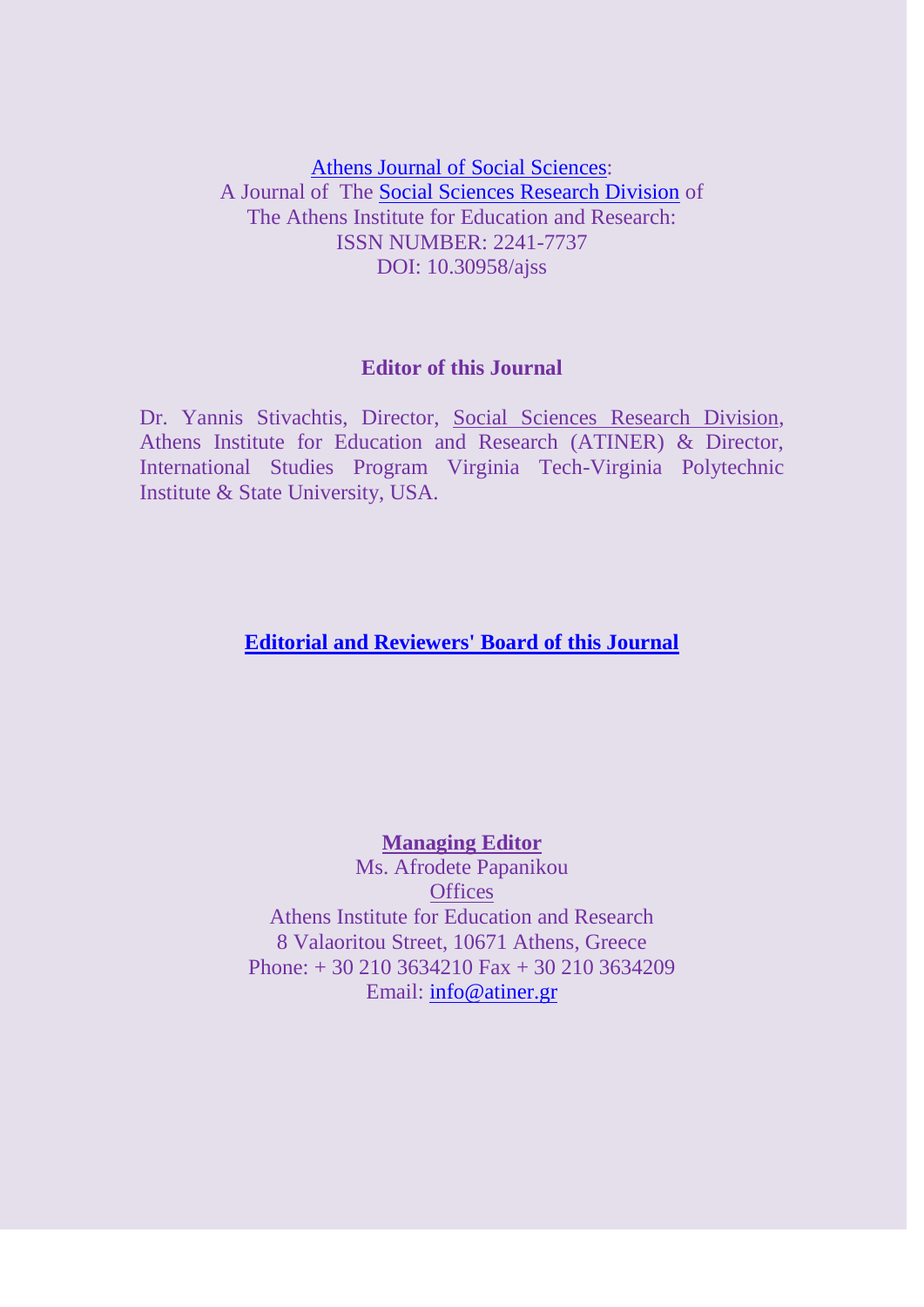## *[Athens Journal of Social Sciences](http://www.athensjournals.gr/athens-journal-of-social-sciences)* **Volume 4, Issue 2, April 2017**

| <b>Table of Contents</b>                                                                                                            |            |
|-------------------------------------------------------------------------------------------------------------------------------------|------------|
| <b>President's Message</b>                                                                                                          | 121        |
| <b>ARTICLES</b>                                                                                                                     |            |
| Mill versus Durkheim on the Methods of the Social Sciences<br>Gustav Jahoda                                                         | <b>123</b> |
| Exposure Therapy with a Non-Verbal Child: A Case Report<br>Timothy Zeiger, Lidija Petrovic-Dovat & Pevitr S. Bansal                 | 137        |
| Towards a European Defence Union? Military Burden Sharing in the<br>European Union 2006-2013<br>Robert Beeres & Myriame Bollen      | 147        |
| The Big 12: The Most Important Character Strengths for Military Officers<br>Ole Boe & Henning Bang                                  | 161        |
| Choice Feminism and Adult Worker Model in Neoliberal Era. Some Effects<br>of Inclusive Policies<br>Serena Marceno & Alessandra Pera | 175        |
| <b>Announcements</b>                                                                                                                | 187        |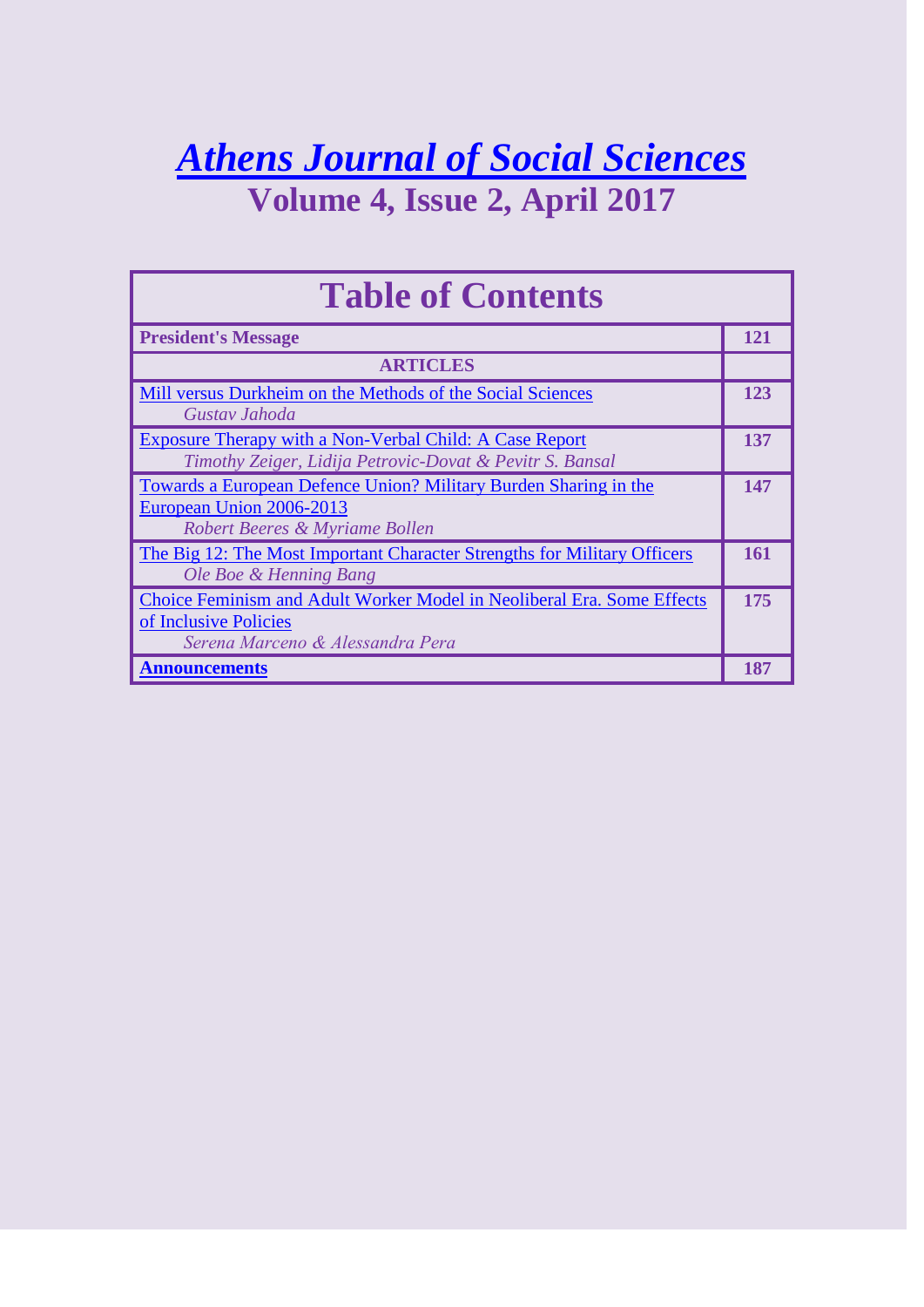

# Plato